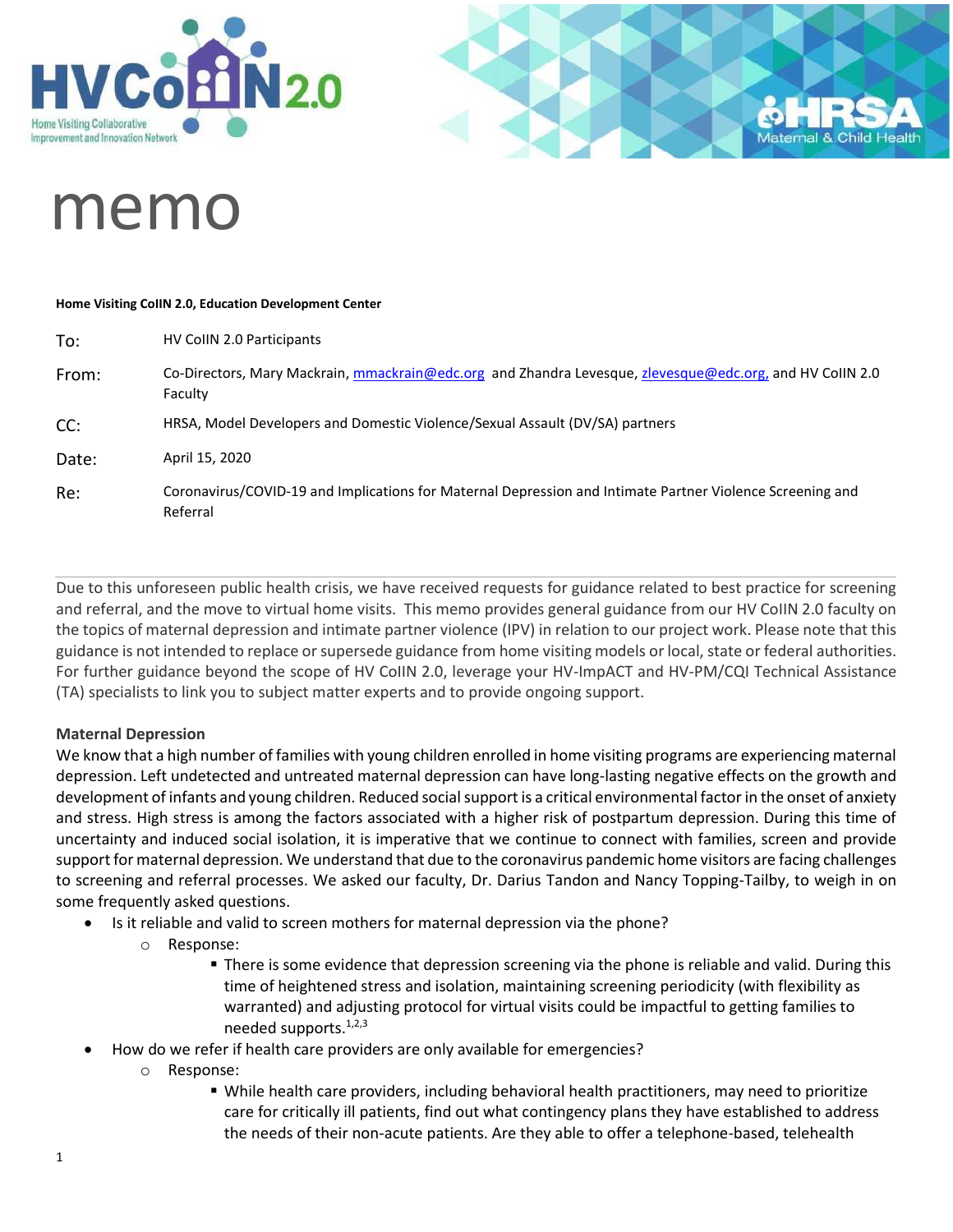appointment option? If so, find out if this service is covered by the family's insurance as benefits including Medicaid may vary.

- It may also be helpful for the home visitor and the family to reach out to the family's insurance carrier to discuss care coordination.
- Home visitors are well-positioned to provide guidance to clients and their families (including maternal depression referrals) regarding when to seek medical care and when to utilize information about hot/warm lines to mental health providers.
- If your program has an existing relationship with a mental health/infant and early childhood mental health consultant, ask them if they can provide additional services to your families, or reach out to local mental health agencies.
- Maternal depression enhancements typically used to respond to women experiencing mild to moderate symptoms, such as Mothers and Babies, may be particularly helpful during this time as they may be conducted by phone or virtual visits.
- **EXTENDING IN A Utilize [SAMHSA's National Helpline](https://www.samhsa.gov/find-help/national-helpline) or find local support for your families on the Postpartum** [Support International website.](https://www.postpartum.net/)
- What can we do to support mothers and families with their heightened level of stress?
	- o Response:
		- **There are many resources available to address the increased stress level many families are** experiencing as a result of the Coronavirus pandemic. Additional resources are available upon request.
			- **Coronavirus/COVID-19 specific resources**
				- a. [Tips for Families: Coronavirus](https://www.zerotothree.org/resources/3210-tips-for-families-coronavirus#chapter-2444) from Zero to Three
				- b. [Parent/Caregiver Guide to Helping Families Cope with the Coronavirus Disease](https://www.nctsn.org/resources/parent-caregiver-guide-to-helping-families-cope-with-the-coronavirus-disease-2019)  [2019](https://www.nctsn.org/resources/parent-caregiver-guide-to-helping-families-cope-with-the-coronavirus-disease-2019) from the National Child Traumatic Stress Network
				- c. [Manage Anxiety and Stress](https://www.cdc.gov/coronavirus/2019-ncov/prepare/managing-stress-anxiety.html) from CDC
				- d. Community Connection: Join the [COVID-19 Maternal Well-Being](https://urldefense.com/v3/__https:/northwestern.us20.list-manage.com/track/click?u=5fd4b18508d4ce9bff0841add&id=8c4c165c26&e=636fc48468__;!!Dq0X2DkFhyF93HkjWTBQKhk!BzZeBx1thMM1mPHFb-hL5al6up_G8uONB_DKwxaSpbQNtDe34SiFgVlOGtiEPmjdonrn$) private support group on Facebook, created by Obstetrician Dr. Tara Abraham, Pediatric Critical Care Physician Dr. Anita K Patel and a Perinatal Psychiatrist Dr. Pooja Lakshmin
				- e. <https://newmomhealth.com/coronavirus-for-new-moms>
				- f. [https://www.npr.org/sections/health-shots/2020/03/22/817801475/pregnant](https://www.npr.org/sections/health-shots/2020/03/22/817801475/pregnant-and-worried-about-coronavirus-how-to-stay-safe-and-make-a-game-plan)[and-worried-about-coronavirus-how-to-stay-safe-and-make-a-game-plan](https://www.npr.org/sections/health-shots/2020/03/22/817801475/pregnant-and-worried-about-coronavirus-how-to-stay-safe-and-make-a-game-plan)
			- **General resources** 
				- a. [Tips for Self-Care](https://www.mothersandbabiesprogram.org/mothers-clients/tips-activities/) from Mothers and Babies
				- b. [Mindfulness for Parents](https://www.zerotothree.org/resources/2268-mindfulness-for-parents) from Zero to Three
				- c. [Free Guided Meditations](https://www.uclahealth.org/marc/mindful-meditations) from UCLA Mindful Awareness Research Center
				- d. Family Connections Program | [Short Papers for Parents](http://www.childrenshospital.org/centers-and-services/programs/f-_-n/family-connections-program/for-professionals/short-papers-for-parents)
					- i. The Ability to Cope: Building Resilience for Yourself and Your Child for Families
					- ii. Self-Reflection in Parenting: Help for Getting through Stressful Times
				- e. [Depression in Mothers: More Than the Blues](https://store.samhsa.gov/product/Depression-in-Mothers-More-Than-the-Blues/sma14-4878) from SAMHSA
				- f. Utilize maternal depression model enhancements such as [Mothers and Babies](https://www.mothersandbabiesprogram.org/)  [Program](https://www.mothersandbabiesprogram.org/)
				- g. Parenting Tools: The [Hello Joey](https://apps.apple.com/us/app/hellojoey-parenting-app/id1204077580) app has released two free support kits "Anxiety 101" and "Quality Time: No Moment is Pointless"
				- h. Breastfeeding 101: Tinyhood's [Virtual Course](https://urldefense.com/v3/__https:/northwestern.us20.list-manage.com/track/click?u=5fd4b18508d4ce9bff0841add&id=8365676493&e=636fc48468__;!!Dq0X2DkFhyF93HkjWTBQKhk!BzZeBx1thMM1mPHFb-hL5al6up_G8uONB_DKwxaSpbQNtDe34SiFgVlOGtiEPjDTcWXU$) from Prenatal Prep to Pumping is now available for free
				- i. Online Support Groups: Carriage House Birth is facilitating [Weekly Virtual](https://urldefense.com/v3/__https:/northwestern.us20.list-manage.com/track/click?u=5fd4b18508d4ce9bff0841add&id=fb58e1e467&e=636fc48468__;!!Dq0X2DkFhyF93HkjWTBQKhk!BzZeBx1thMM1mPHFb-hL5al6up_G8uONB_DKwxaSpbQNtDe34SiFgVlOGtiEPk3mTlXj$)  [Support Groups](https://urldefense.com/v3/__https:/northwestern.us20.list-manage.com/track/click?u=5fd4b18508d4ce9bff0841add&id=fb58e1e467&e=636fc48468__;!!Dq0X2DkFhyF93HkjWTBQKhk!BzZeBx1thMM1mPHFb-hL5al6up_G8uONB_DKwxaSpbQNtDe34SiFgVlOGtiEPk3mTlXj$) for new parents and pregnant families
				- j. Pregnancy Meditations: [Body Health Visualizations](https://www.youtube.com/watch?v=Y2MvEsWPvbg&t=2s)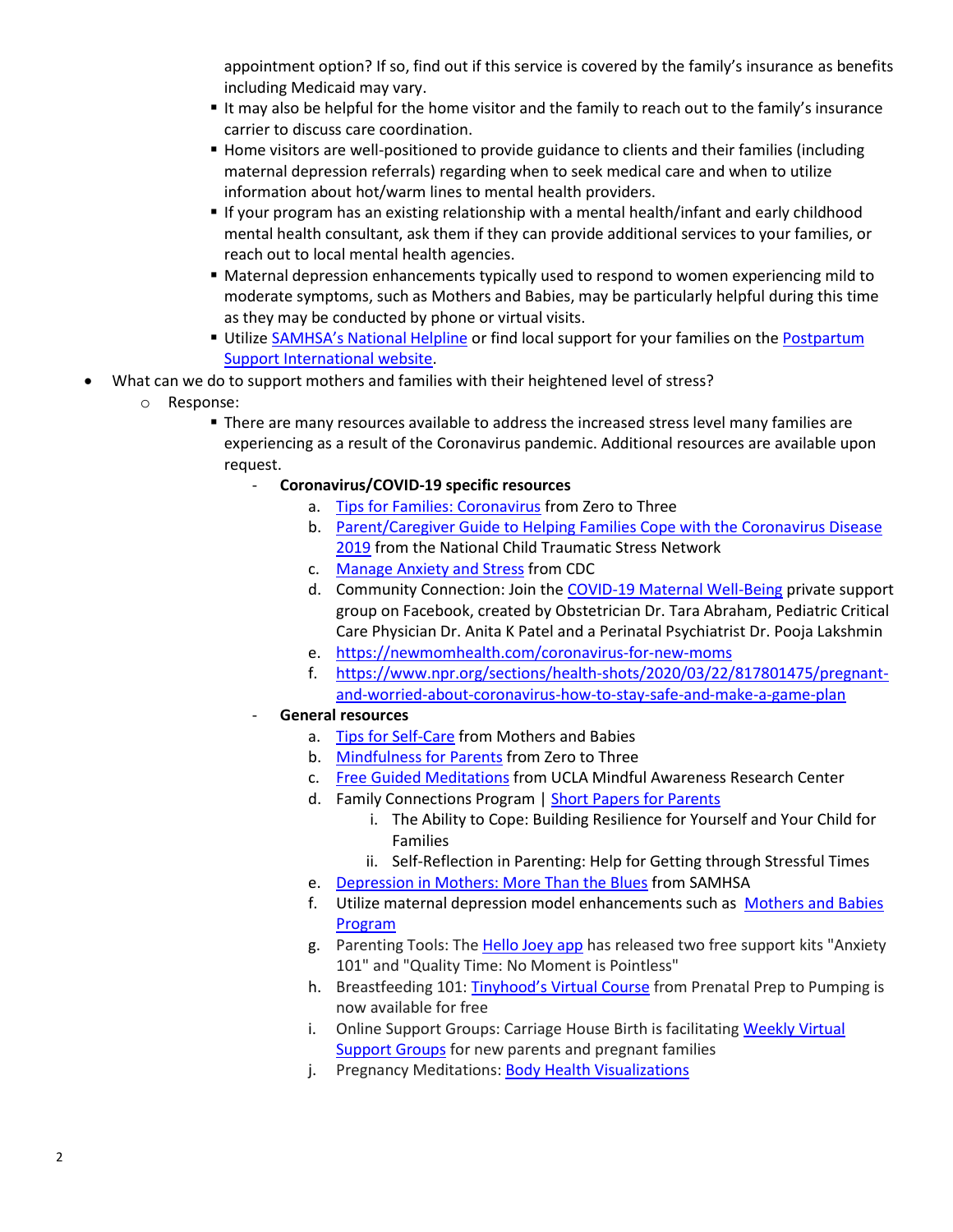#### **Intimate Partner Violence (IPV)**

According to the CDC, one in four women and one in seven men have experienced severe physical violence by an intimate partner at some point in their lifetimes<sup>4</sup>. Left undetected, exposure to IPV can have long-lasting negative effects on the growth and development of infants and young children<sup>5</sup>. IPV is a pattern of behavior that one person uses to gain power and control over the other. These behaviors can include isolation, emotional abuse, monitoring, controlling the finances and physical and sexual assault<sup>6</sup>. The fundamental harm of abuse is a loss of autonomy. Autonomy means freedom from external control. Evidence suggests that incorporating a comprehensive approach to IPV (i.e., connections with appropriate supports, including local domestic violence advocacy services organizations) into home

visiting programs can help improve the trajectory for families experiencing violence<sup>7</sup>. Home visiting programs have a unique opportunity to reach families and incorporate evidence-based and practice-informed strategies—what we know works—to decrease rates of IPV. This relationship provides a safe space for families to talk about their experiences, especially during times of uncertainty.

People who are surviving violence in their relationships and families may be experiencing increased isolation and danger caused by social distancing measures during the Coronavirus pandemic. Survivors often have specific needs around safety, health and confidentiality. We also know that people who are already more vulnerable to economic and health insecurity are facing additional "In some ways, checking in is easier than ever right now, since everyone wants to see how people are feeling as we weather the coronavirus pandemic together. We can still chat online, pick up the phone, call one another, and by doing so, we can all potentially be a lifeline to a survivor." --Kelly Starr, Managing Director for Public Affairs, WSCADV

challenges during this unprecedented time. **At this time, staying connected or even increasing connections with caregivers experiencing violence is vital.**

The following faculty offer guidance to your questions and concerns for families during this time of heightened stress and isolation:

- Leigh Hofheimer, Reproductive Justice lead from the [Washington State Coalition against Domestic Violence](https://wscadv.org/)
- Lisa James, Director of Health at [Futures without Violence](https://www.futureswithoutviolence.org/)
- Rebecca Levenson, Consultant for **Futures without Violence**
- Allison Parish, Chief Program Officer and MIECHV Director at [Florida Association of Healthy Start Coalitions Inc](https://www.healthystartflorida.com/)

We welcome you to access the recording of the IPV CoIIN Energizer call held on March 24<sup>th.</sup> [\(Part 1](https://drive.google.com/file/d/1chSE4TzS5cA91s1S9dHDLGGDXnThdvVp/view?usp=sharing) an[d Parts 2 & 3\)](https://drive.google.com/file/d/1Kj8EE-SfIi7uriqilv9ywHUEokrgtzI2/view?usp=sharing) to listen to the conversation between faculty, awardees and local implementing agencies around strategies to address IPV and more specifically safer planning during the ongoing public health emergency. The strategies included in this memo are a summary of those presented during the call and aim to address the questions received from teams participating in the IPV CoIIN.

#### • **Strategies**

#### o **Leverage Community Partners**

- Prioritize connecting with your local DV/SA partners to understand resources available in your community given our new context
	- Find your state coalition at the [National Coalition against Domestic Violence](https://ncadv.org/state-coalitions)
	- Connect with Early Childhood System efforts including two-generational support partners and centralized service access points to increase your service coordination capacity to facilitate resource connections to promote protective factors. One example is connecting with your **Help Me Grow network**. Learn more about early childhood comprehensive systems across states [here.](https://mchb.hrsa.gov/earlychildhoodcomprehensivesystems)
- o **Support Supervisors and Home Visitors to address IPV** 
	- Supporting supervisors and home visitors is of paramount importance to support survivors. Home visiting programs may effectively use reflective supervision to support home visitors to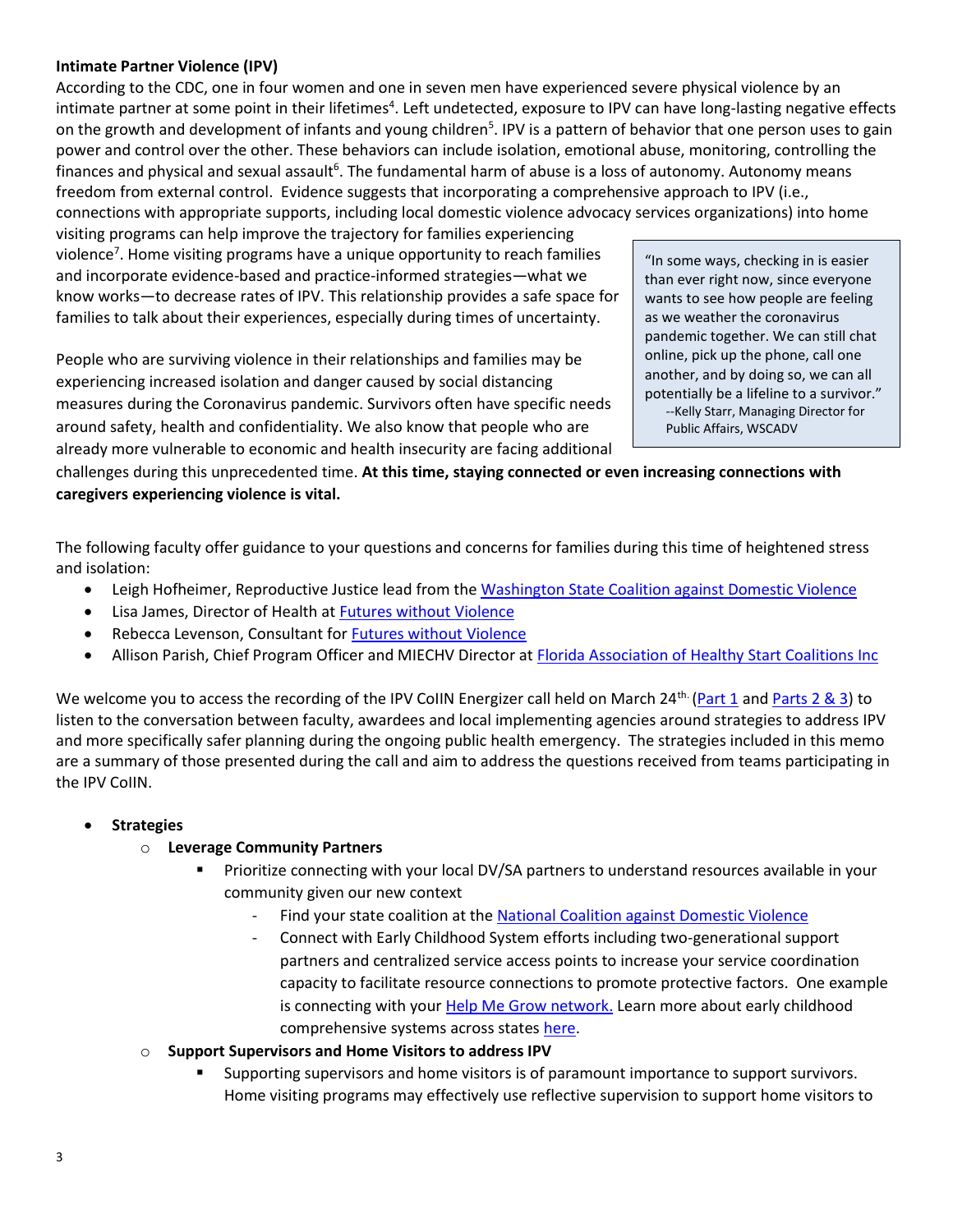care for themselves and ensure continuity of care for survivors. Supervisors should also be provided opportunity for support (i.e., peer-to-peer, mental health consultants, etc.)

- The [Supervisors Home Visitor Reference Sheet](https://wscadv.org/resources/supervisors-of-home-visitors-reference-sheet/) supports supervisors of home visitors working families experiencing domestic violence
- The [Home Visitor Reference Sheet](https://wscadv.org/resources/home-visitors-domestic-violence/) supports home visitors working with families experiencing domestic Violence
- [The National Domestic Violence Hotline](http://www.thehotline.org/) is available to support home visitors around the clock to obtain guidance on how to best support caregivers. Call 1-800-799-SAFE or [chat](https://www.thehotline.org/what-is-live-chat/)  [with their advocates here,](https://www.thehotline.org/what-is-live-chat/) or text LOVEIS to 22522

### **Supporting Families in the Context of the Coronavirus Pandemic**

Given the Coronavirus pandemic and the shift to virtual home visiting, we recognize that it is very difficult to determine caregiver safety and confidentiality for home visitors. The "shelter-in-place" recommendations can increase the risks for survivors of IPV and their children. The lack of privacy for conversations around IPV and the ability to assess the home environment now necessitates different processes. The following are strategies for consideration:

- Keep in mind the barriers to accessing reliable modes of communications
	- $\circ$  Follow your model developer guidance for approved mediums of communications
- When scheduling or confirming a virtual visit, encourage the caregiver to select a time when she will have access to a quiet, comfortable, and private spot where other people will not be able to overhear the conversation.
- Always Ask: "Is this a good time to talk? What is the best way to connect?"
- Be prepared to offer suggestions for gaining privacy for the conversation. For example, go outside while maintaining social distancing; take the call in their car, bathroom, garage and other private places; reschedule the chat for a more convenient time with more opportunities for privacy. Trust your intuitions about the "right time" to discuss.
- Consider coming up with a "code" word for use during your encounters. You can introduce the code word as "if you ever need me to know that you really need some extra help, but you just can't go into all the details" – just use that word. Connect with your DV/SA partner to learn more about these strategies.
- Provide information to support and stay connected. Refer to WSCADV's Friends and [Family Guide](https://wscadv.org/news/new-resource-friends-family-guide-for-helping-someone-in-an-abusive-relationship/) for language to support safer planning.
- IPV Screening: At the moment there is no research indicating that virtual screenings are safe. Due to the potential risk of retaliation by an abusive partner if a caregiver discloses abuse during a screening, we encourage you to use your best practice judgement when determining whether it is appropriate or safe to screen.

We recommend that you convene as a state, local Implementing agency, community DV/SA partners and model developers' team to arrive at a best practice that fits the needs of your community and programs. Below we have included recommendations from the experts in the field to support your conversation as you continue to deliver services across communities.

#### **Additional Faculty Recommendations**

In the absence of a screen, to promote the autonomy and safety of any potential survivor/client(s) and their children, we recommend specialized universal education on healthy relationships with a focus on educating clients on supporting friends and family who are struggling or feeling unsafe in their relationships and educating, at a minimum, about the [National Domestic Violence Hotline](https://www.thehotline.org/help/) (includes confidential chat feature, advocates speaking over 22 languages, language line access, and 24/7 days a week).

Talking about healthy and unhealthy relationships allows survivors to hear about resources and strategies to promote safety without *seeking a* disclosure of IPV. This strategy reduces the potential harm of IPV screening during virtual home visits. Sharing information universally on how to help others reduces isolation and increases understanding about virtual advocacy services that support the client's decision making and when and if to access confidential advocacy resources and supports.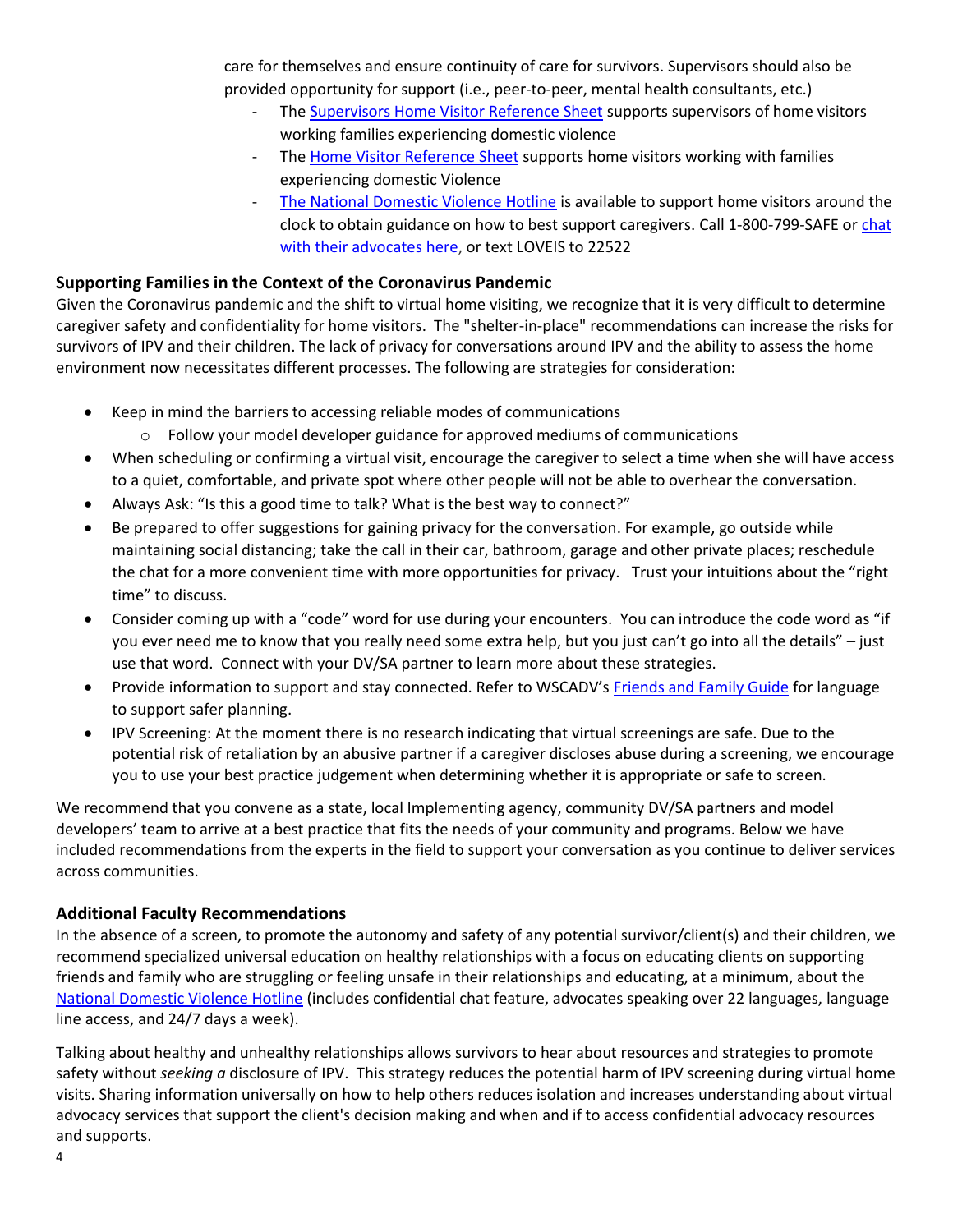Disclosure of IPV can happen *even* during universal education conversations about healthy relationships; caregivers are the experts of their own experience. If IPV is suspected or confirmed, reducing violence and coercive behavior is the priority during this time of heightened isolation. The goal is to understand the survivor's perspective and priorities, and work collaboratively with the caregiver to strengthen their safer plan, building on and adapting strategies they have used in the past, and to connect with th[e National Domestic Violence Hotline](https://www.thehotline.org/help/) or local domestic violence advocacy programs for advocacy, problem-solving around safer planning and available resources including possible financial assistance. **Staying connected or even increasing connections with caregivers is vital.**

- Leaving may be a strategy, but not the only strategy. It is key to support survivors with their self-identified needs (i.e., food, housing, baby needs, etc.). Your recognition and validation of her situation is important. You can help reduce her sense of isolation and shame and encourage her to believe a better future is possible. **Staying connected or even increasing connections with caregivers is vital.**
- According to Jill Davies, deputy director of Greater Hartford Legal Aid, Inc. and director of the building Comprehensive Solutions to Domestic Violence Initiative staying connected can be a lifeline to a survivor<sup>8</sup>. Home visitors can support survivors to identify their social network in support of safer planning (i.e., is there an alternative place to stay in anticipation of shelter in place?). If you need help identifying support people in a survivor's life, take a look at the [pod mapping worksheet](https://batjc.wordpress.com/pods-and-pod-mapping-worksheet/) from the Bay Area Transformative Justice Collective.
- Consider technology safety: The National [Domestic Violence Hotline](http://www.thehotline.org/) and RAINN the National Sexual Assault [Hotline](https://hotline.rainn.org/online) and some state hotlines offer 24/7 online chat and text messaging in English and Spanish, along with referrals to local services and advocacy for people reaching out for the first time.
	- o Managed by the Safety Net Project at th[e National Network to End Domestic Violence \(](http://nnedv.org/)NNEDV), [TechSafety](https://www.techsafety.org/digital-services-toolkit) discusses technology, privacy, and safety in the context of intimate partner violence, sexual assault, and violence against women.
- **Staying connected or even increasing connections with caregivers is vital.**

Join the Intimate Partner Violence HV [CoIIN 2.0](http://hv-coiin.edc.org/) team and faculty for an *Optional Office Hours* on April 22nd from 4:00- 5:30 PM EST to have your questions answered and learn more about Universal Education on Healthy Relationships in the context of virtual home visits

## **[Register](https://forms.gle/dKR9KoR9pVmiEjGk6)**

<http://edc.adobeconnect.com/r5msvizuo07b/>

Phone Line: 866-250-3747

Submit your questions to [zlevesque@edc.org](mailto:zlevesque@edc.org)